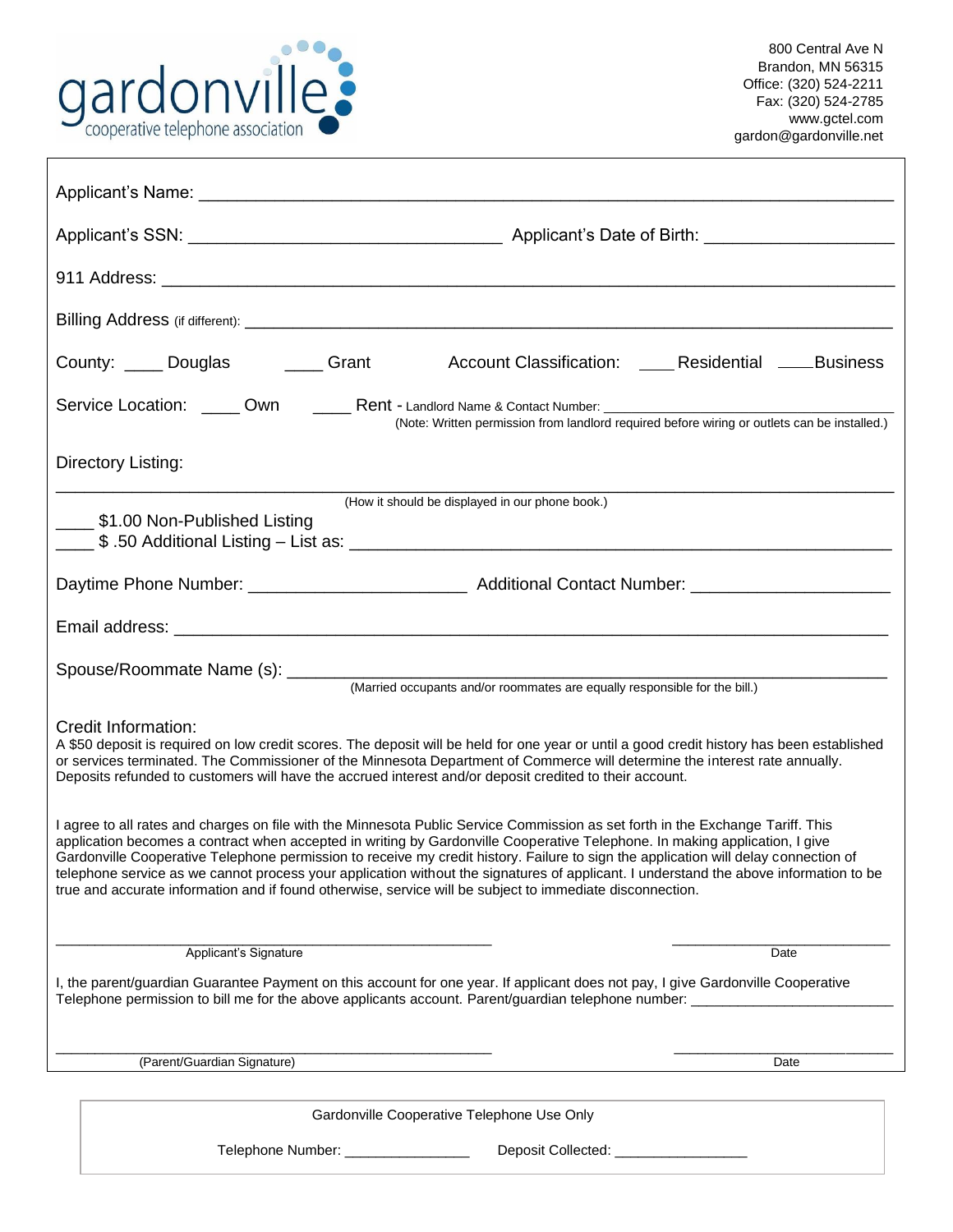|                                        | <b>Long Distance</b>               |                     |
|----------------------------------------|------------------------------------|---------------------|
| \$.14/minute Gardonville Long Distance |                                    |                     |
| <b>Residential Call Plans:</b>         |                                    |                     |
| Talk 100 \$12.95                       | Talk 1,000 \$19.95                 | Unlimited \$34.95   |
| <b>Business Call Plans:</b>            |                                    |                     |
| Connect 200 \$23.95                    | Connect 300 \$34.95                | Connect 500 \$57.95 |
| No Long Distance                       | <b>Other Long Distance Carrier</b> |                     |

.

# **Optional Telephone Features & Service**

| \$4.95 Caller Name & Number<br>\$2.95 Telemarketer Call Screening<br>\$2.95 3-Way Calling<br>\$2.95 Long Distance Alert<br>\$2.95 Special Call Acceptance | \$3.95 Call Waiting<br>\$3.95 Voice Mail<br>\$2.95 Call Return<br>\$2.95 Call Screening<br>\$2.95 Repeat Dialing<br>\$2.95 Call Forwarding<br>\$2.95 Priority Ringing<br>\$2.95 Find Me<br>\$2.95 Cancel Call Waiting<br>\$2.95 Toll Restrictor |
|-----------------------------------------------------------------------------------------------------------------------------------------------------------|-------------------------------------------------------------------------------------------------------------------------------------------------------------------------------------------------------------------------------------------------|
| \$3.95 30# Speed Dialing                                                                                                                                  | \$5.00 Piggyback/Teen Line<br>\$2.958# Speed Dialing                                                                                                                                                                                            |
| \$5.00 Extended Area Service                                                                                                                              | \$1.25 Phone Lease                                                                                                                                                                                                                              |

| <b>Internet Service</b>                          |                      |                                                    |                          |
|--------------------------------------------------|----------------------|----------------------------------------------------|--------------------------|
| 10Mb \$39.95                                     | 20Mb \$49.95         | 50Mb X 50Mb \$74.95                                | 100Mb X 100Mb \$99.95    |
| Whole Home WiFi Service (includes router) \$9.95 |                      |                                                    |                          |
|                                                  | SecurelT Live \$3.95 |                                                    | SecureIT Plus \$4.95     |
| FileHopper 5GB \$3.95                            |                      | FileHopper 50GB \$6.95                             | FileHopper 250GB \$14.95 |
|                                                  |                      | (gctel.net email addresses available upon request) |                          |

\*Some locations are capable of achieving faster speeds than listed above. Speeds are "up to." Actual Speed may vary.

| <b>Stream TV</b>                                                                                                               |  |  |  |
|--------------------------------------------------------------------------------------------------------------------------------|--|--|--|
| Basic Choice \$37.95<br>Expanded Choice \$93.95 _______ Ultimate Choice \$99.95                                                |  |  |  |
| STARZ Package \$10.95<br>Showtime Package \$10.95<br>HBO Package \$14.95                                                       |  |  |  |
| Cinemax Package \$13.95                                                                                                        |  |  |  |
| additional streams available depending on location                                                                             |  |  |  |
| 50 DVR hrs Free _____100 DVR hrs \$4.95 _____150 DVR hrs \$9.95 _____200 DVR hrs \$14.95<br>additional DVR hours are available |  |  |  |

Please ask our customer care representative about bundles, installation charges, autopay and paperless billing.

Thank you for selecting Gardonville Cooperative Telephone Association as your provider!